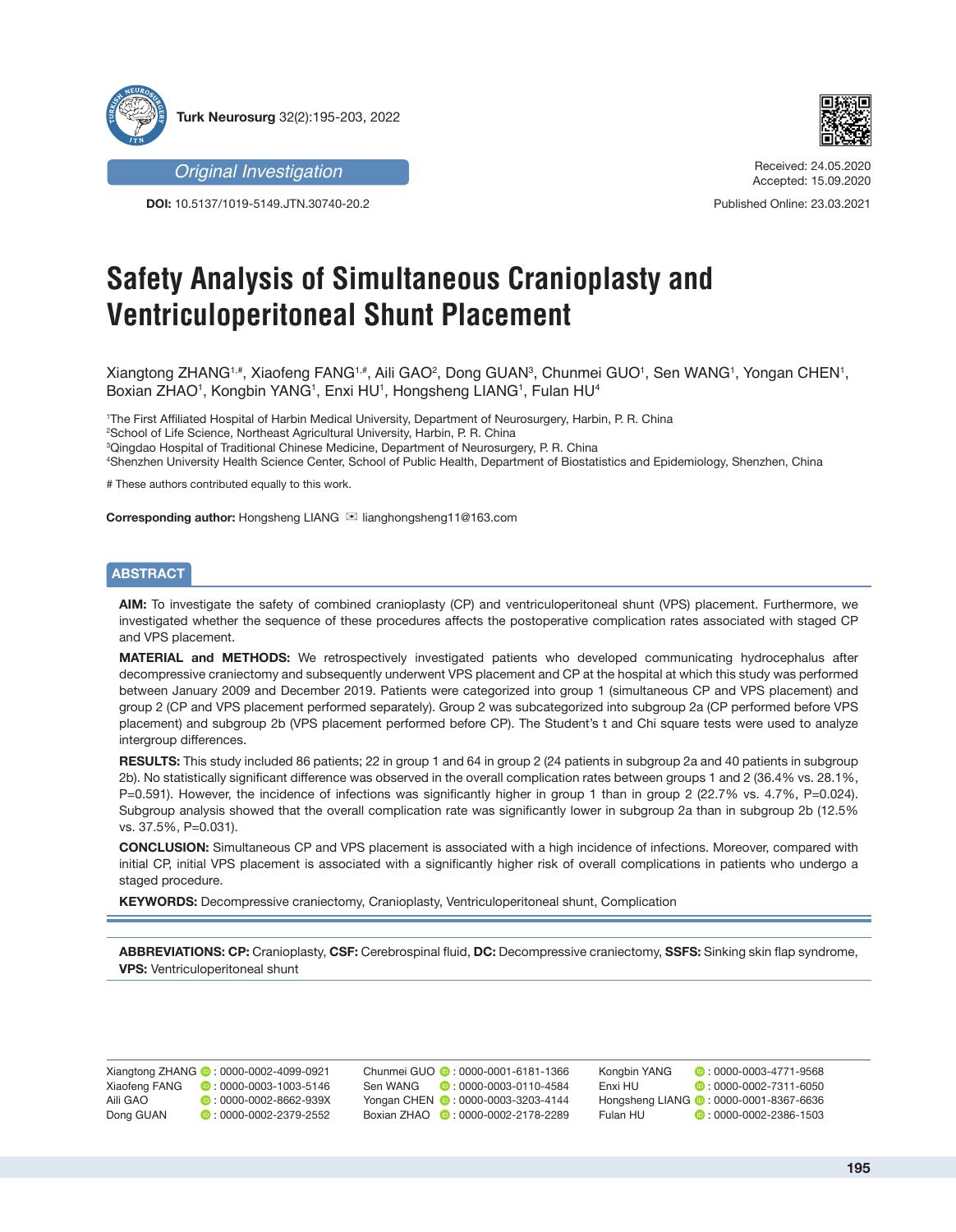# $\blacksquare$  **INTRODUCTION**

**DECOMPRESSIVE COMPRESSIVE COMPRESSIVE COMPRESSIVE CONSUMING A SUPERIOR**<br>Interacreasure for patients with malignant intracranial<br>Intracreasing hemorrhane and subarachooid hemorrhane gency measure for patients with malignant intracranial hypertension that occurs after traumatic brain injury, intracerebral hemorrhage, and subarachnoid hemorrhage (1,10). A post-DC cranial defect may trigger turbulence in the cerebrospinal fluid (CSF) and circulation hydrodynamics (15,28), and patients require cranioplasty (CP) as a protective, therapeutic, and cosmetic procedure. Reportedly, approximately 5–15% of patients who undergo DC may develop communicating hydrocephalus (HCP) that necessitates long-term CSF diversion (20). Consequently, ventriculoperitoneal shunt (VPS) placement is also needed in these patients.

There is lack of consensus regarding the optimal timing of CP and VPS placement in patients who require both surgeries (12,20,24,25,29,36). Usually, these operations are performed separately, although some neurosurgery centers currently attempt both procedures during a single session. Although this is a cost-effective approach for patients and shortens the length of hospitalization, its safety remains unclear. Several studies have reported an increased risk of infections and overall complications following simultaneous CP and VPS placement (12,29); however, a few studies have observed no differences in postoperative complication rates between simultaneous and staged procedures (19,20).

In this study, we compared postoperative complication rates associated with simultaneous vs. staged CP and VPS placement to investigate the safety of this combined approach. We also investigated whether the sequence of procedures (CP performed before VPS placement vs. VPS placement performed before CP) was associated with complication rates of staged surgery.

## █ **MATERIAL and METHODS**

#### **Participants**

This retrospective comparative study was approved by the Institutional Review Board of the hospital at which this study was performed. Data were retrospectively obtained from patients' electronic medical records. We enrolled patients who developed communicating HCP after DC and subsequently underwent CP and VPS placement between January 2009 and December 2019. We excluded patients who were lost to follow-up within 3 months.

Based on the sequence of CP and VPS placement, patients were non-randomly categorized as follows: patients who underwent CP and VPS placement simultaneously (group 1) and those who underwent CP and VPS placement as separate procedures (group 2). Patients in the staged group were subcategorized as follows: patients who underwent CP before VPS placement (subgroup 2a) and those who underwent VPS placement before CP (subgroup 2b). Patient characteristics and postoperative complication rates were compared between groups 1 and 2, as well as between subgroups 2a and 2b.

#### **Procedures**

The sequence of CP and VPS placement differed across

groups based on the neurosurgeons' experience and patients' condition because no standard criteria are available in this regard. All procedures were performed by the associate chief surgeon or a surgeon of a higher grade with similar experience. VPS placement was considered in patients with HCP and progressively worsening clinical symptoms, in those with a sustained increase in ventricular size (observed on computed tomography/magnetic resonance imaging) or in patients who showed neurological improvement after CSF drainage (via lumbar puncture). A programmable (Medtronic, Minneapolis, USA/Sophysa, Orsay, FRA) or conventional (Medtronic, Minneapolis, USA) VPS was selected based on surgeons' and patients' preference. Patients' family members were consulted in unconscious patients. The VPS was placed to ensure that the proximal end of the catheter was away from the skull repair site and the distal end of the catheter was located in the middle upper abdomen.

CP was performed only in patients in whom the brain tissue was completely under the skull line. Patients from subgroup 2a who showed persistent brain bulging (the brain tissue was partially or completely above the plane of the skull) underwent lumbar or external ventricular drainage before CP to ensure that the bone flap was placed smoothly without resistance; external drainage was discontinued postoperatively (29,30). We inserted a custom-made titanium mesh in all patients who underwent CP. All patients were administered vancomycin (antibiotic) prophylactically and underwent computed tomography within 24 hours postoperatively.

#### **Statistical Analysis**

Quantitative variables were expressed as means±standard deviation or median quartiles  $(25<sup>th</sup>-75<sup>th</sup>$  percentile) and were compared using the Student's t or Mann-Whitney test. Categorical variables were expressed as frequencies (%) and compared using the Chi-square or Fisher's exact test. A logistic regression model was used to identify the risk factors associated with infections and overall complications. A p value <0.05 was considered statistically significant. All statistical tests were performed using the SPSS software, version 22.0 (SPSS Inc., Chicago, IL).

# █ **RESULTS**

This cohort study included 86 patients; 22 patients underwent simultaneous CP and VPS placement (group 1), and 64 patients underwent staged CP and VPS placement (group 2). Among those who underwent staged surgery, 24 patients underwent CP before VPS placement (subgroup 2a), and 40 patients underwent VPS placement before CP (subgroup 2b).

Table I shows a comparison of patient characteristics between groups 1 and 2. No statistically significant difference was observed between groups 1 and 2 with regard to age, sex, underlying pathological conditions, comorbidities, and the Glasgow Coma Scale score recorded before the initial procedure performed in patients. No statistically significant intergroup difference was observed in the degree of brain bulging and bilateral craniectomy, location of the proximal end of the catheter, and time interval between the DC and the initial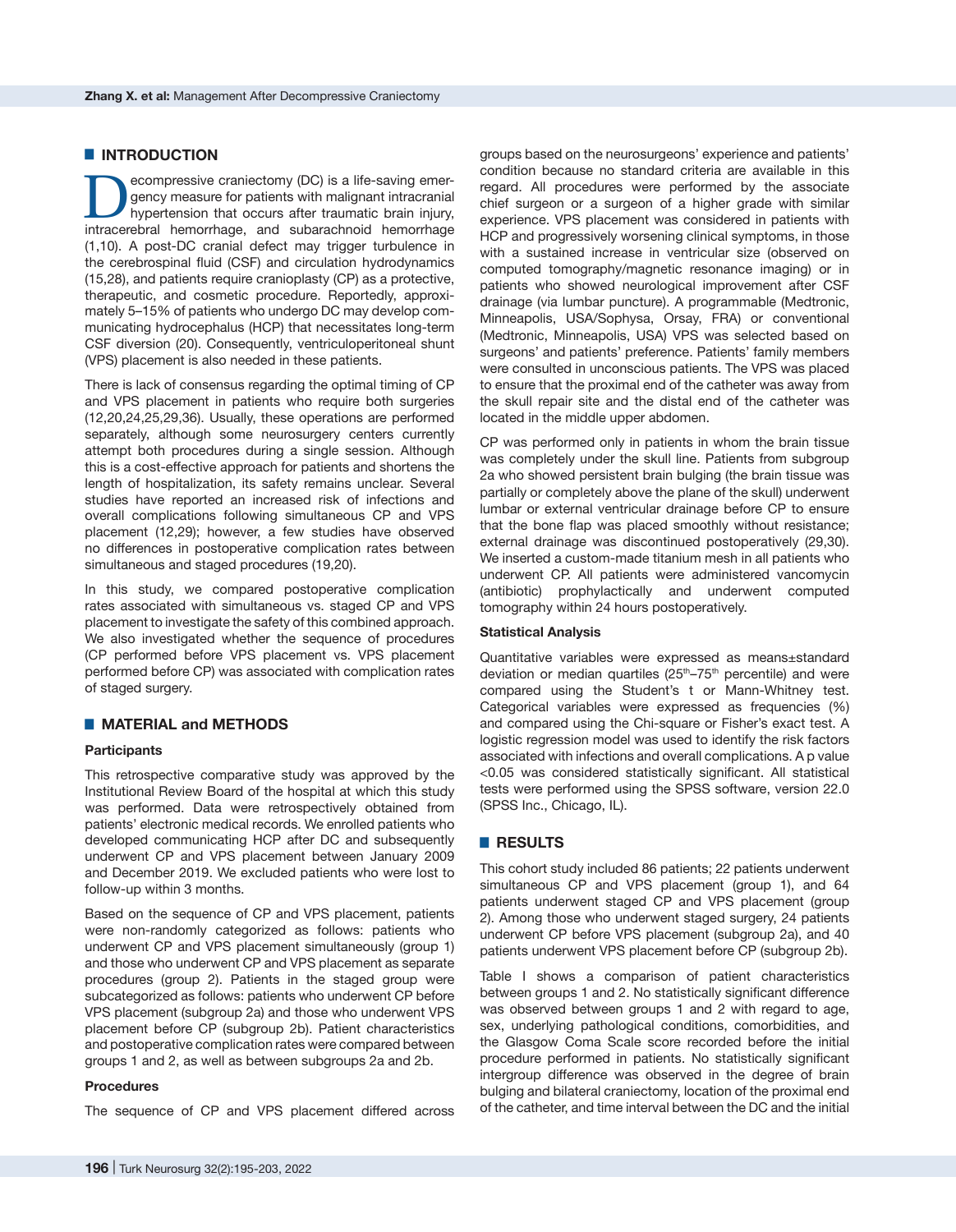**Group 1 (n=22) Group 2 (n=64) p** Age (years) 60.0 (43.0, 57.0) 43.5 (33.0, 53.0) 43.5 (33.0, 53.0) 60.088 Gender (male/female) 18/4 53/11 1.000 Underlying pathologies 0.973 TBI 13 (59.1) 37 (57.8)  $\mathsf{SAH}$  8 (12.5) ICH 6 (27.3) 19 (29.7) GCS score before the first procedure 0.723  $≤8$  2 (9.1) 10 (15.6) >8 20 (90.9) 54 (84.4) Time from DC to the first procedure (month) 3.4 (2.0, 6.0) 4.0 (2.5, 5.0) 0.575 Shunt valve type **0.023** Programmable 13 (59.1) 53 (82.8) Conventional 9 (40.9) 11 (17.2) Location of proximal catheter 0.139 Frontal horn  $32 (50)$ Occipital horn 32 (50) 32 (50) 32 (50) Brain bulging 1.000 (86.4) 54 (84.4) 54 (84.4) 54 (84.4) 54 (84.4) 54 (84.4) 54 (84.4) 54 (54.4) 54 (54.4) 54 ( Previous bilateral craniectomy  $2(9.1)$  11 (17.2) 0.501 Diabetes 0 (0) 4 (6.3) 0.568 Hypertension 5 (22.7) 24 (37.5) 0.206

Table I: Baseline Characteristics of Patients in Group 1 and Group 2

*TBI: Traumatic brain injury, SAH: Subarachnoid hemorrhage, ICH: Intracerebral hemorrhage, GCS: Glasgow Coma Scale, DC: Decompressive craniectomy.*

procedure performed in patients. However, programmable shunt valve placement was more common in patients in group 2 than in group 1 (82.8% vs. 59.1%, p=0.023).

Table II shows a comparison of patient characteristics between subgroups 2a and 2b. The mean age in subgroup 2a was 47.7  $\pm$  18.2 years and that in subgroup 2b was 39.2  $\pm$  11.6 years (p=0.026). The time interval between DC and the initial procedure performed in subgroup 2a was 5.2 (3.5–7.0) months and in subgroup 2b was  $2.2$  (1.6–4.0) months (p=0.001). Brain bulging was more commonly observed in patients in subgroup 2b than in patients in subgroup 2a (97.5% vs. 62.5%, p<0.001). No significant intergroup differences were observed with regard to other characteristics.

As shown in Table III, postoperative complications occurred in 26 of 86 patients (30.2%), including infection in 8 patients (5 in group 1, 3 in group 2), obstruction in 3 patients (group 2), seizure in 3 patients (1 in group 1, 2 in group 2), epidural hemorrhage in 3 patients (group 2), epidural hygroma in 8 patients (3 in group 1, 5 in group 2), and sinking skin flap syndrome (SSFS)/paradoxical herniation in 6 patients (group

2). The overall complication rate (the number of patients who developed at least a single complication) was higher in group 1 than in group 2; however, this difference was statistically nonsignificant (36.4% vs. 28.1%, p=0.591). The infection rate was significantly higher in group 1 than in group 2 (22.7% vs. 4.7%, p=0.024).

As shown in Table IV, among the 64 patients included in group 2, 18 patients (28.1%) developed at least a single complication as follows: infection in 3 patients (2 in subgroup 2a, 1 in subgroup 2b), obstruction in 3 patients (1 in subgroup 2a, 2 in subgroup 2b), seizure in 2 patients (subgroup 2b), epidural hemorrhage in 3 patients (subgroup 2b), epidural hygroma in 5 patients (1 in subgroup 2a, 4 in subgroup 2b), and SSFS/ paradoxical herniation in 6 patients (subgroup 2b). The overall complication rates were 12.5% and 37.5% in subgroups 2a and 2b, respectively, and this difference was statistically significant (p=0.031).

Logistic regression analysis performed for all patients who underwent CP and VPS placement showed that simultaneous procedures were significantly associated with infections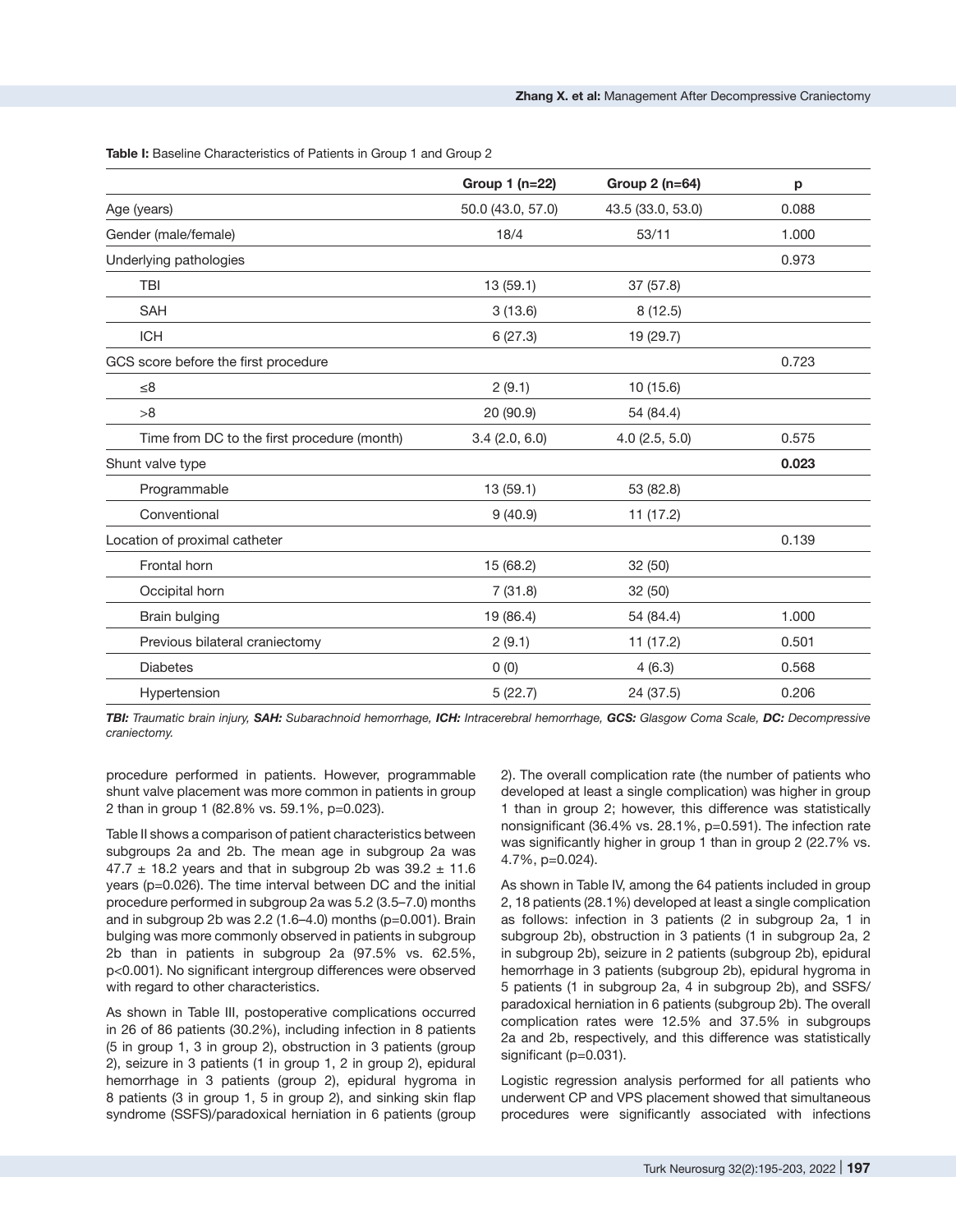Table II: Baseline Characteristics of Patients in Subgroup 2a and Subgroup 2b

|                                              | Subgroup 2a (n=24) | Subgroup 2b (n=40) | р       |
|----------------------------------------------|--------------------|--------------------|---------|
| Age (years)                                  | $47.7 \pm 18.2$    | $39.2 \pm 11.6$    | 0.026   |
| Gender (male/female)                         | 17/7               | 36/4               | 0.084   |
| Underlying pathologies                       |                    |                    | 0.289   |
| <b>TBI</b>                                   | 17 (70.8)          | 20(50.0)           |         |
| <b>SAH</b>                                   | 2(8.3)             | 6(15.0)            |         |
| <b>ICH</b>                                   | 5(20.8)            | 14 (35.0)          |         |
| GCS score before the first procedure         |                    |                    | 0.297   |
| $\leq 8$                                     | 2(8.3)             | 8(20.0)            |         |
| >8                                           | 22 (91.7)          | 32 (80.0)          |         |
| Time from DC to the first procedure (month)  | $5.2$ (3.5, 7.0)   | 2.2(1.6, 4.0)      | 0.001   |
| Time interval between two procedures (month) | 3.5(1.3, 9.2)      | 3.9(2.0, 6.2)      | 0.760   |
| Shunt valve type                             |                    |                    | 1.000   |
| Programmable                                 | 20 (83.3)          | 33 (82.5)          |         |
| Conventional                                 | 4(16.7)            | 7(17.5)            |         |
| Location of proximal catheter                |                    |                    | 0.606   |
| Frontal horn                                 | 11(45.8)           | 21(52.5)           |         |
| Occipital horn                               | 13 (54.2)          | 19 (47.5)          |         |
| Brain bulging                                | 15 (62.5)          | 39 (97.5)          | < 0.001 |
| Previous bilateral craniectomy               | 5(20.8)            | 6(15.0)            | 0.734   |
| <b>Diabetes</b>                              | 2(8.3)             | 2(5.0)             | 0.627   |
| Hypertension                                 | 6(25.0)            | 18 (45.0)          | 0.110   |

*TBI: Traumatic brain injury, SAH: Subarachnoid hemorrhage, ICH: Intracerebral hemorrhage, GCS: Glasgow Coma Scale, DC: Decompressive craniectomy.*

Table III: The Distribution of Postoperative Complications in Group 1 and Group 2

|                             | Group 1 (n=22)           | Group 2 (n=64) | р     |
|-----------------------------|--------------------------|----------------|-------|
| Infection                   | 5(22.7)                  | 3(4.7)         | 0.024 |
| Obstruction                 | $\overline{\phantom{a}}$ | 3(4.7)         | 0.567 |
| Seizure                     | 1(4.5)                   | 2(3.1)         | 1.000 |
| Bleeding                    | $\overline{\phantom{a}}$ | 3(4.7)         | 0.567 |
| Hygroma                     | 3(13.6)                  | 5(7.8)         | 0.416 |
| SSFS/paradoxical herniation | -                        | 6(9.3)         | 0.331 |
| Overall complications*      | 8(36.4)                  | 18(28.1)       | 0.591 |

*SSFS: Sinking skin flap syndrome. \*Definition: the number of patients who experienced at least one complication.*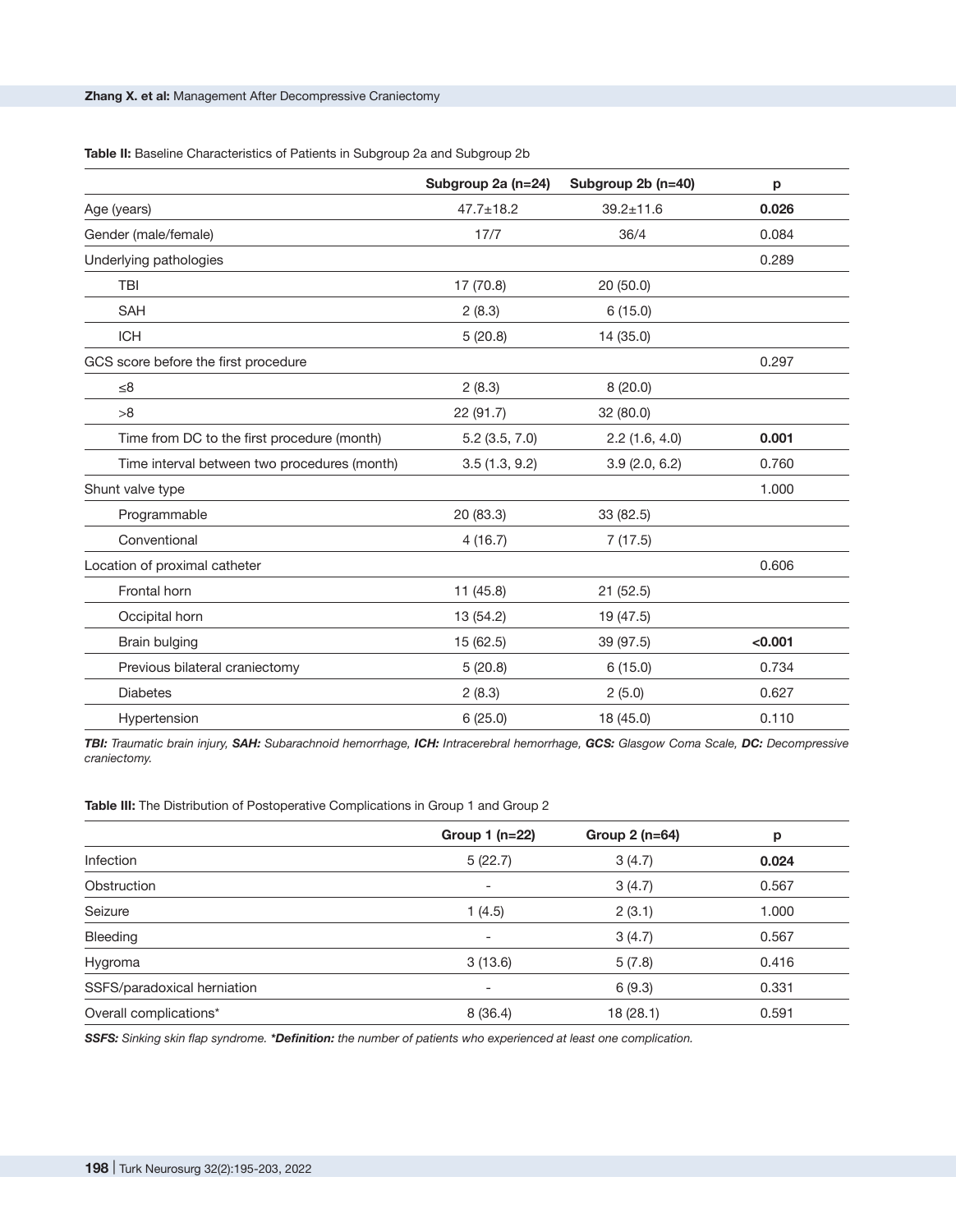(odds ratio [OR] 5.980, 95% confidence interval [CI] 1.296– 27.590, p=0.022), and the use of a conventional shunt valve was significantly associated with overall postoperative complications (OR 3.125, 95% CI 1.103–8.857, p=0.032). Among patients who underwent CP and VPS placement as separate procedures, performing VPS placement before CP was significantly associated with the overall complication rate (OR 4.200, 95% CI 1.069–16.506, p=0.040) (Tables V–VII).

# █ **DISCUSSION**

This study showed no statistically significant differences in overall complication rates between simultaneous and staged CP and VPS placement. However, the incidence of infections was significantly higher in patients who underwent simultaneous procedures.

With regard to the safety of combined CP and VPS placement, Heo et al. reported that patients who underwent simultaneous CP and VPS placement showed a significantly higher rate of overall complications than those who underwent a staged procedure (56% and 21%, respectively). Moreover, the authors observed that the rate of infectious complications was significantly higher in those who underwent simultaneous procedures than in those who underwent a staged procedure (19% and 5%, respectively) (12). Similarly, Schuss et al. reported a postoperative complication rate of 47% in patients who underwent simultaneous CP and VPS placement and 12% in patients who underwent CP and VPS placement as separate procedures; notably, this difference was statistically significant. Additionally, the rate of infections/wound healing disturbances was as high as 41% in patients who underwent a simultaneous procedure, whereas no infections were

**Table IV:** The Distribution of Postoperative Complications in Subgroup 2a and Subgroup 2b

|                             | Subgroup 2a (n=24)       | Subgroup $2b$ (n=40) | p     |
|-----------------------------|--------------------------|----------------------|-------|
| Infection                   | 2(8.3)                   | 1(2.5)               | 0.551 |
| Obstruction                 | 1(4.2)                   | 2(5.0)               | 1.000 |
| Seizure                     | $\overline{\phantom{a}}$ | 2(5.0)               | 0.524 |
| Bleeding                    | $\overline{\phantom{a}}$ | 3(7.5)               | 0.286 |
| Hygroma                     | 1(4.2)                   | 4(10.0)              | 0.642 |
| SSFS/paradoxical herniation | $\overline{\phantom{0}}$ | 6(15.0)              | 0.076 |
| Overall complications*      | 3(12.5)                  | 15 (37.5)            | 0.031 |

*SSFS: Sinking skin flap syndrome. \*Definition: The number of patients who experienced at least one complication.*

**Table V:** Logistics Regression Analysis of Risk Factors for Infections in all Patients

| <b>Variables</b>                     |                           | <b>OR (95%CI)</b>      | p     |
|--------------------------------------|---------------------------|------------------------|-------|
| Age                                  |                           | $0.998(0.941 - 1.037)$ | 0.617 |
| Gender                               | male/female               |                        | 0.999 |
| Underlying pathologies               | TBI/SAH+ICH               | 5.698 (0.669-48.537)   | 0.111 |
| GCS score before the first procedure | $≤8/>8$                   | 1.149 (0.129-10.270)   | 0.901 |
| Time from DC to the first procedure  |                           | 0.979 (0.879-1.090)    | 0.697 |
| Timing of CP and VPS                 | simultaneous/staged       | 5.980 (1.296-27.590)   | 0.022 |
| Shunt valve type                     | programmable/conventional | 2.153 (0.467-9.932)    | 0.326 |
| Location of proximal catheter        | frontal/occipital         | 0.700 (0.156-3.134)    | 0.641 |
| Brain bulging                        | yes/no                    | 1.273 (0.143-11.301)   | 0.829 |
| Previous bilateral craniectomy       | yes/no                    | 0.786 (0.088-6.976)    | 0.829 |
| <b>Diabetes</b>                      | yes/no                    |                        | 0.999 |
| Hypertension                         | yes/no                    | $0.255(0.030 - 2.181)$ | 0.212 |

*TBI: Traumatic brain injury, SAH: Subarachnoid hemorrhage, ICH: Intracerebral hemorrhage, GCS: Glasgow Coma Scale, DC: Decompressive craniectomy, CP: Cranioplasty, VPS: Ventriculoperitoneal shunt.*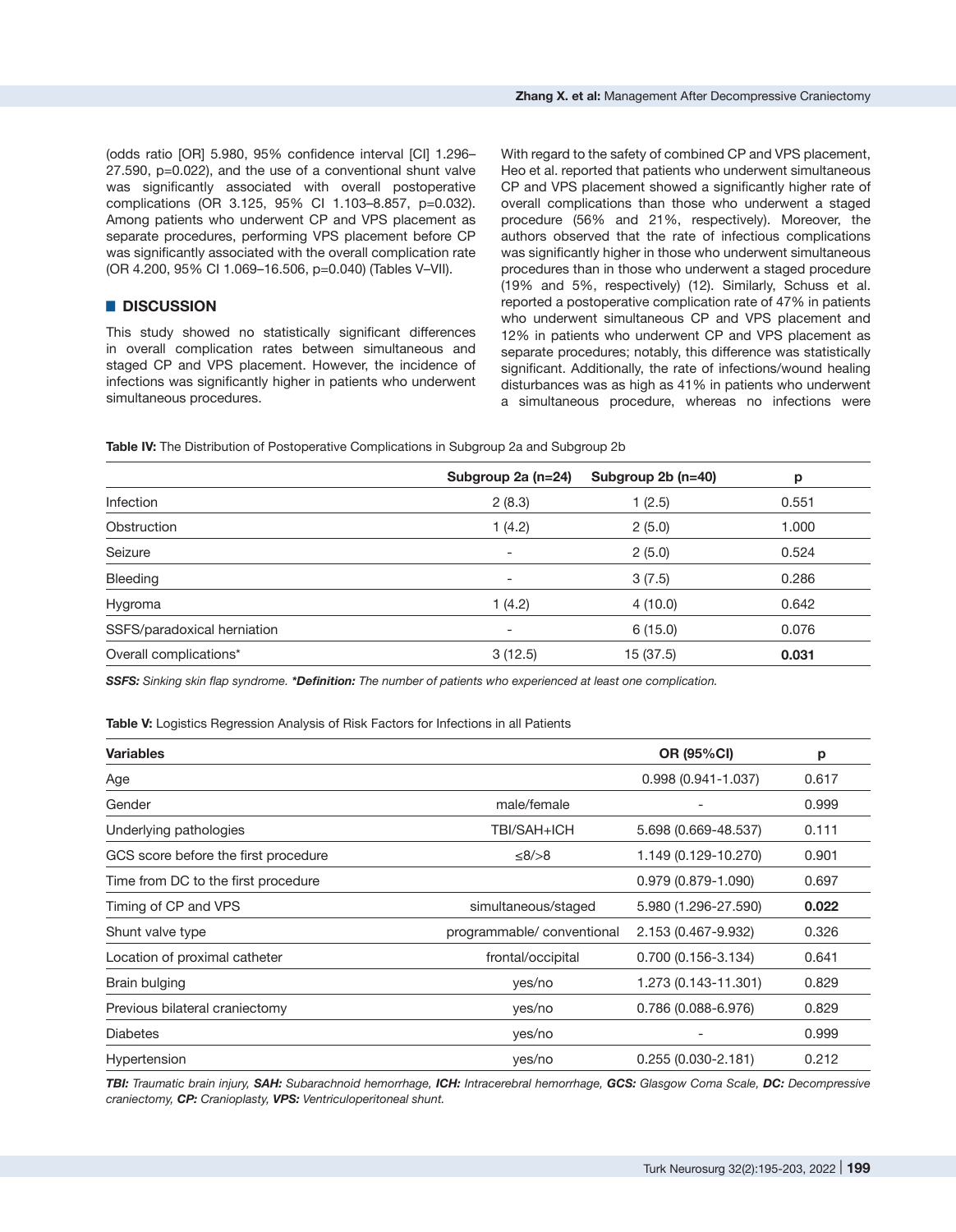#### **Table VI:** Logistics Regression Analysis of Risk Factors for Overall Complications in All Patients

| <b>Variables</b>                     |                           | <b>OR (95%CI)</b>      | p     |
|--------------------------------------|---------------------------|------------------------|-------|
| Age                                  |                           | $0.984(0.953 - 1.015)$ | 0.310 |
| Gender                               | male/female               | 3.319 (0.692-15.919)   | 0.134 |
| Underlying pathologies               | <b>TBI/SAH</b>            | 5.152 (0.608-43.666)   | 0.133 |
| Underlying pathologies               | <b>ICH/SAH</b>            | 4.706 (0.511-43.361)   | 0.172 |
| GCS score before the first procedure | $≤8/>8$                   | $0.370(0.107 - 1.283)$ | 0.117 |
| Time from DC to the first procedure  |                           | 1.003 (0.958-1.050)    | 0.912 |
| Timing of CP and VPS                 | simultaneous/staged       | 1.460 (0.524-4.072)    | 0.469 |
| Shunt valve type                     | programmable/conventional | 3.125 (1.103-8.857)    | 0.032 |
| Location of proximal catheter        | frontal/occipital         | 1.048 (0.416-2.638)    | 0.921 |
| Brain bulging                        | yes/no                    | 2.694 (0.553-13.128)   | 0.220 |
| Previous bilateral craniectomy       | yes/no                    | 1.548 (0.454-5.278)    | 0.485 |
| <b>Diabetes</b>                      | yes/no                    | 0.760 (0.075-7.668)    | 0.816 |
| Hypertension                         | yes/no                    | 1.349 (0.517-3.520)    | 0.541 |

*TBI: Traumatic brain injury, SAH: Subarachnoid hemorrhage, ICH: Intracerebral hemorrhage, GCS: Glasgow Coma Scale, DC: Decompressive craniectomy, CP: Cranioplasty, VPS: Ventriculoperitoneal shunt.*

**Table VII:** Logistics Regression Analysis of Risk Factors for Overall Complications in Staged CP and VPS

| <b>Variables</b>                     |                             | <b>OR (95%CI)</b>      | p     |
|--------------------------------------|-----------------------------|------------------------|-------|
| Age                                  |                             | $0.983(0.947 - 1.020)$ | 0.359 |
| Gender                               | male/female                 | 4.722 (0.558-39.937)   | 0.154 |
| Underlying pathologies               | <b>TBI/SAH</b>              | 2.962 (0.325-27.016)   | 0.336 |
| Underlying pathologies               | <b>ICH/SAH</b>              | 3.231 (0.321-32.477)   | 0.319 |
| GCS score before the first procedure | ≤8/>8                       | 3.154 (0.787-12.633)   | 0.105 |
| Time from DC to the first procedure  |                             | 1.003 (0.957-1.052)    | 0.891 |
| Time interval between two procedures |                             | $0.921(0.803 - 1.065)$ | 0.239 |
| Timing of CP and VPS                 | CP before VPS/VPS before CP | 4.200 (1.069-16.506)   | 0.040 |
| Shunt valve type                     | programmable/conventional   | 4.100 (1.063-15.815)   | 0.041 |
| Location of proximal catheter        | frontal/occipital           | 1.364 (0.456-4.076)    | 0.579 |
| Brain bulging                        | yes/no                      | 4.135 (0.484-35.298)   | 0.194 |
| Previous bilateral craniectomy       | yes/no                      | 1.592 (0.404-6.276)    | 0.507 |
| <b>Diabetes</b>                      | yes/no                      | $0.843(0.082 - 8.681)$ | 0.886 |
| Hypertension                         | yes/no                      | 1.500 (0.494-4.552)    | 0.474 |

*TBI: Traumatic brain injury, SAH: Subarachnoid hemorrhage, ICH: Intracerebral hemorrhage, GCS: Glasgow Coma Scale, DC: Decompressive craniectomy, CP: Cranioplasty, VPS: Ventriculoperitoneal shunt.*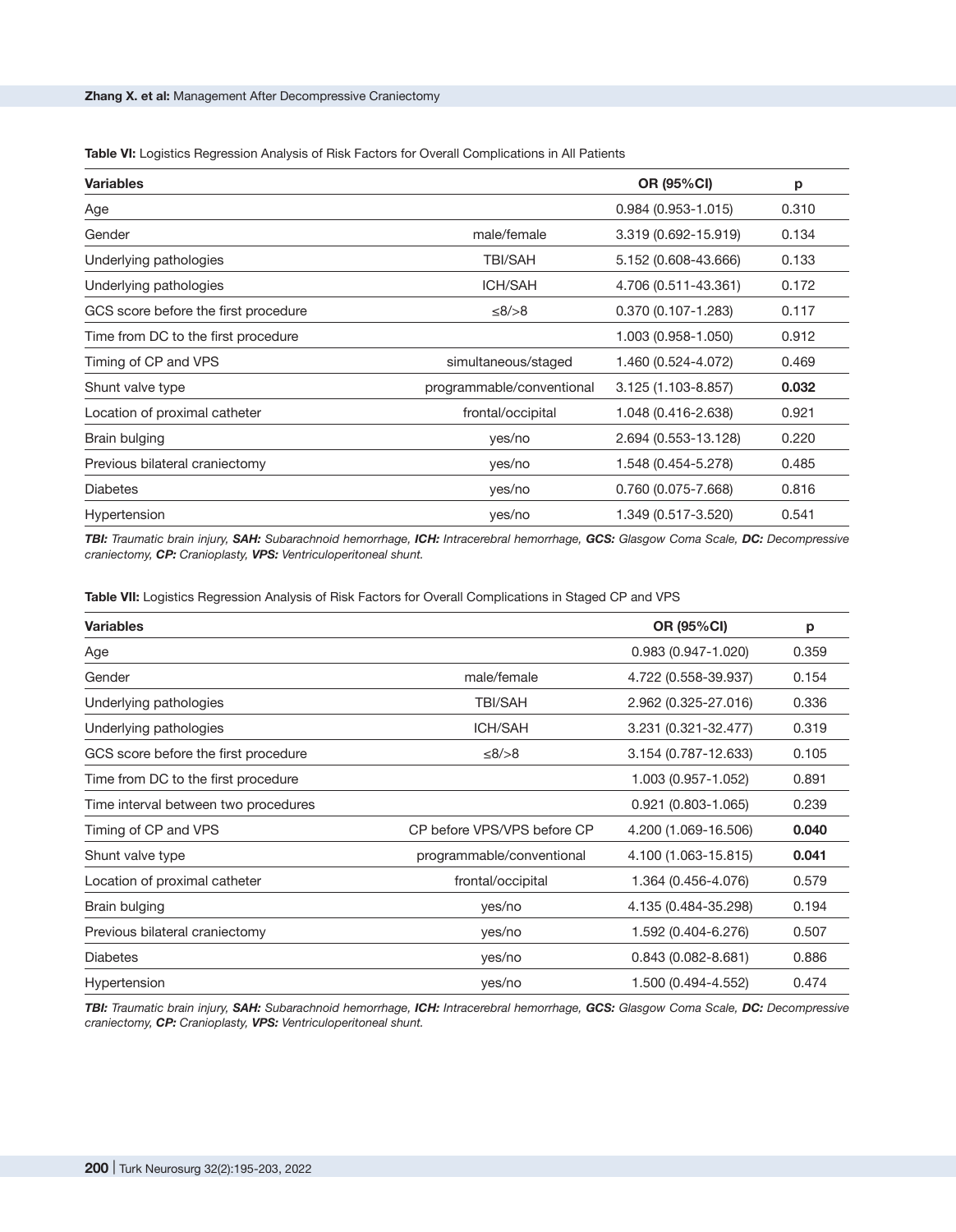observed in patients who underwent a staged procedure (29). In contrast, Meyer et al. and Wan et al. observed no difference in the overall and specific complication rates between patients who underwent simultaneous and staged CP and VPS placement (19,20). Currently, limited data are available regarding the safety of combined CP and VPS placement; most studies have included a small number of patients (Heo et al. [51 patients], Schuss et al. [41 patients], Meyer et al. [50 patients] and Wan et al. [56 patients]). In our study, we

observed that infectious complications were a major risk factor associated with simultaneous CP and VPS placement; however, this finding differs from those reported by previous studies.

Reportedly, complications such as intracranial hematoma and subdural hygroma observed in patients who undergo simultaneous CP and VPS placement were associated with the VPS-induced sunken down effect of the brain (12,14). Temporary occlusion of the distal shunt catheter during a simultaneous procedure is considered an effective preventive measure against these complications, while the risk of infection persists in such cases (14). The longer duration and greater number of surgical processes performed during a combined procedure serve as risk factors for infection. Moreover, the simultaneous introduction of two types of heterogeneous materials into the body predisposes patients to infections secondary to a higher risk of bacterial contamination. The bacteria that colonize the surface of the heterogeneous material can result in recurrent infections (35). Tsang et al. reported that CP can theoretically increase the risk of CSF shunt infection through direct contamination or hematogenous bacterial colonization (32). Other authors have observed that shunt infections can spread via CSF circulation leading to post-CP infections (22,35). The higher risk of infections associated with simultaneous CP and VPS placement could be attributed to the aforementioned factors.

After cranioplasty, the infection of any surgical site may lead to incision healing disturbance, and part of them may be subject to the removal of material in the end (21,36). During ventriculoperitoneal shunt system, it may probably be removed when infected intracranially. Serious intracranial infection can also lead to death (12,36). Therefore, for patients who require both CP and VPS placement, it may be prudent to perform these as separate procedures.

Interestingly, in this study, we observed that the overall complication rate was significantly higher in patients who underwent VPS placement before CP than in patients who underwent VPS placement after CP. In our opinion, the significantly higher occurrence of post-DC SSFS observed in the former group could have contributed to this condition.

It is well known that DC, which involves the removal of a bone flap and opening of the dura, effectively reduces elevated intracranial pressure (2). However, a post-DC skull defect exposes the intracranial cavity directly to the atmospheric pressure. During the recovery phase following craniectomy, the atmospheric pressure combined with the effect of gravity may overwhelm the intracranial pressure, leading to sinking of the skin flap (2,13,27,33,34). Patients who develop post-DC HCP may require additional VPS placement for CSF diversion. However, performing VPS placement before CP paradoxically increases the risk of SSFS by reducing the intracranial pressure (Figure 1A-C) (2,3,26,27). Zheng et al. have reported that the rate of occurrence of SSFS in such cases is as high as 76.9% (38). Based on their definition of a sunken skin flap, in our study, we observed that 75.0% of patients in subgroup 2b developed a concavity in the skin flap, whereas only 20.8% of patients in subgroup 2a showed a depression at the surgical site.

Cranial defects combined with a sunken skin flap are known to reduce cerebral blood flow over the site of the craniectomy and may result in neurological symptoms, including epilepsy, headaches, dizziness, and language or motor deficits (2,3,4,27,34). This phenomenon is referred to as the SSFS, which is a common complication associated with VPS placement (34). Moreover, excessive depression of a skin flap may lead to a midline shift and consequent compression of the brain stem resulting in life-threatening respiratory and/or respiratory disorders. This severest form of SSFS is referred to as "paradoxical herniation" (6,23,31). In this study, 6 patients



**Figure 1:** Head computed tomography images (axial view) obtained on days 1, 3 and 7 (**A, B** and **C**, respectively) after ventriculoperitoneal shunt insertion showing a sunken skin flap secondary to CSF diversion.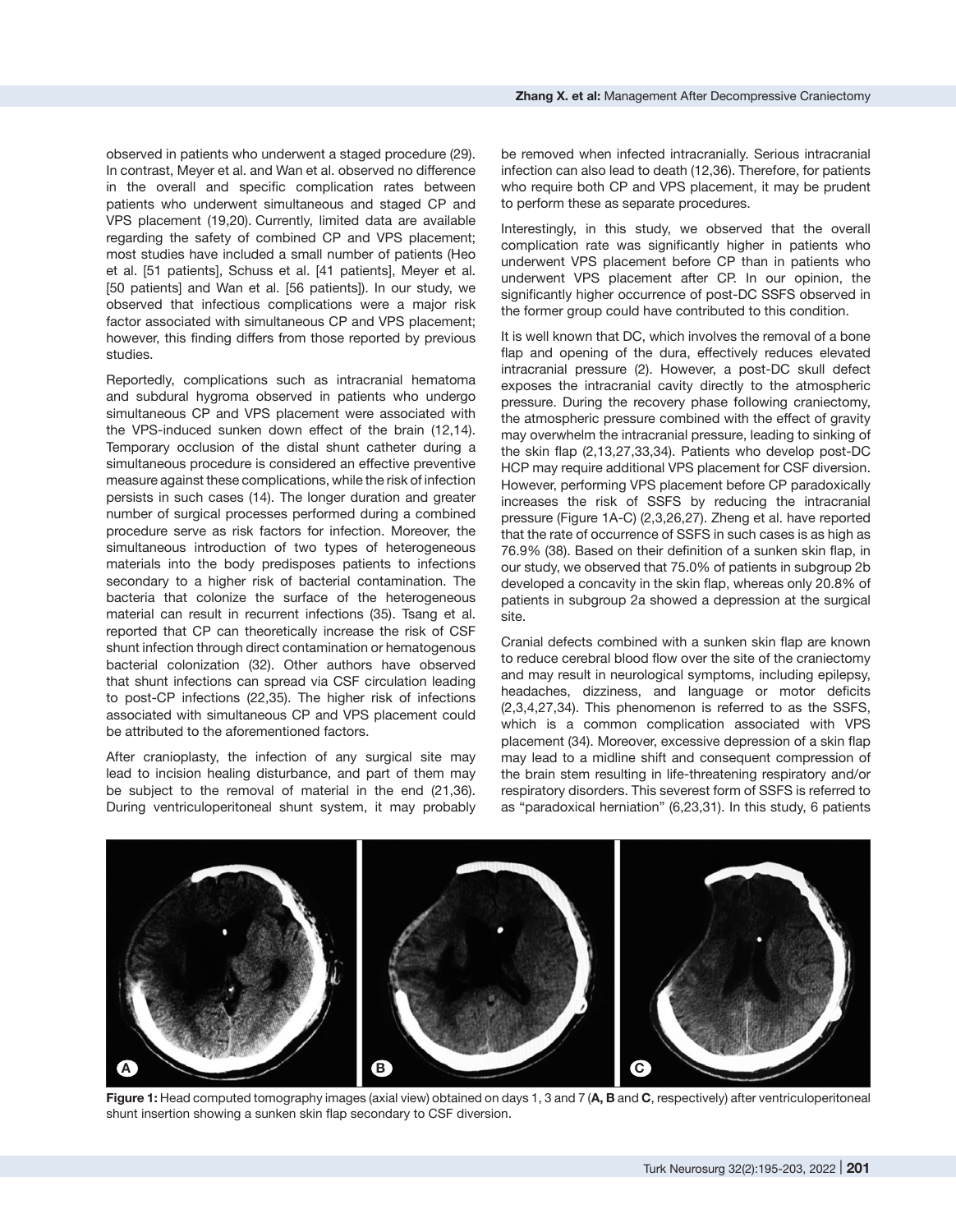in subgroup 2b who underwent VPS placement before CP developed SSFS postoperatively, and 2 of these patients developed paradoxical herniation.

Notably, CP is complicated in patients with a sunken skin flap, which can increase the risk of postoperative complications (11,13,38).For example,separation of the subcutaneous tissue and dura becomes challenging in such cases, which could predispose the patient to dural injury, resulting in a high risk of epidural hygroma. Moreover, elimination of the epidural dead space is difficult, which may increase the risk of hematoma formation (11). Reportedly, epidural fluid collection and hematoma are associated with an increased rate of surgical infection; CP-associated infection may necessitate removal of the implant materials in patients with VPS placement, which could precipitate SSFS (37-39). Therefore, prevention of a sunken skin flap is a prerequisite for safe CP.

CP performed before VPS placement can avoid the development of a sunken skin flap that occurs secondary to CSF diversion with early stabilization of intracranial pathophysiology (13,18), which can effectively reduce postoperative complications. Previous studies have reported that initial CP may reverse the DC-induced alterations in CSF dynamics and obviate the need for a subsequent shunt operation (8,25,26). Kutty et al. reported a reverse rate as high as 91% in asymptomatic patients with HCP without papilledema but with ventriculomegaly (16). Therefore, initial CP further reduces the overall postoperative complications, although we did not observe this phenomenon in our study. Moreover, theoretically a programmable shunt valve is recommended because this device allows progressive ''dialing up'' of the shunt resistance and decreases the possibility of craniectomy site depression (5,7,17). In this study, both an initial CP procedure and the use of a programmable shunt valve served as protective factors against postoperative complications.

CP can be performed before VPS placement in all patients with DC-induced HCP. For patients with severe brain edema, preoperative CSF drainage (lumbar or ventricular) can ensure smooth insertion of the bone flap. This management strategy was introduced by Alexiou et al. and Giese et al., and the feasibility and safety of this approach has been confirmed by other studies (9,25,29,35). In our study, we did not observe the drainage-induced (lumbar or ventricular) complications in patients who underwent additional CSF drainage.

Following are the limitations of this study: (a) The retrospective design of this cohort study is a drawback; a randomized controlled trial is warranted to gain a deeper understanding regarding the safety and feasibility of CP and VPS placement performed as separate procedures. (b) Further multivariate logistic regression analysis could not be performed owing to the small sample size of this study. (c) The results of this single-center study are representative of only the Northern Chinese population.

# █ **CONCLUSION**

Simultaneous CP and VPS placement is associated with an

increased risk of infections; therefore, CP and VPS placement should preferably be performed as separate procedures. Furthermore, in patients who undergo staged procedures, it is recommended that CP be performed before VPS placement, based on the current data which indicate a significantly higher risk of complications in those who undergo VPS placement before CP.

# █ **ACKNOWLEDGMENTS**

We thank Fan Wang Ph. D. for help with the statistical analysis of clinical data. This work was supported by National Nature Science Foundation of China (No. 81571108, 81501050), and the project of Harbin science and technology innovation talents (No. 2017RAXXJ042).

#### █ **AUTHORSHIP CONTRIBUTION**

**Study conception and design:** XZ, XF, HL, FH

**Data collection:** AG, DG, CG, SW, YC

**Analysis and interpretation of results:** AG, BZ, KY

**Draft manuscript preparation:** XZ, XF, EH

**Critical revision of the article:** HL, FH

**Fundings:** XZ, HL

All authors (XZ, XF, AG, DG, CG, SW, YC, BZ, KY, EH, HL, FH) reviewed the results and approved the final version of the manuscript.

## █ **REFERENCES**

- 1. Agarwalla PK, Stapleton CJ, Ogilvy CS: Craniectomy in acute ischemic stroke. Neurosurgery 74:S151-S162, 2014
- 2. Akins PT, Guppy KH: Sinking skin flaps, paradoxical herniation, and external brain tamponade: A review of decompressive craniectomy management. Neurocrit Care 9:269-276, 2008
- 3. Annan M, De Toffol B, Hommet C, Mondon K: Sinking skin flap syndrome (or Syndrome of the trephined): A review. Br J Neurosurg 29:314-318, 2015
- 4. Ashayeri K, M Jackson E, Huang J, Brem H, Gordon CR: Syndrome of the trephined: A systematic review. Neurosurgery 79:525-534, 2016
- 5. Dalle Ore CL, Abraham P, Burns LP, Lance S, Gosman A, Meltzer HS: Intracranial hypotension and hypertension associated with reconstructive cranioplasty after decompressive craniectomy: Report of a lethal complication with recommended strategies for future avoidance. J Craniofacial Surg 29:1862-1864, 2018
- 6. Diaz-Romero R, Avendano P, Coloma G: Life-threatening paradoxical brain herniation rapidly reversed by emergency cranioplasty repair: A case report. Acta Neurochir (Wien) 157:2031-2032, 2015
- 7. Di Rienzo A, Colasanti R, Gladi M, Pompucci A, Della Costanza M, Paracino R, Esposito D, Iacoangeli M: Sinking flap syndrome revisited: The who, when and why. Neurosurg Rev 43:323-335, 2019
- 8. Fodstad H, Love JA, Ekstedt J, Fridén H, Liliequist B: Effect of cranioplasty on cerebrospinal fluid hydrodynamics in patients with the syndrome of the trephined. Acta Neurochir (Wien) 70:21-30, 1984